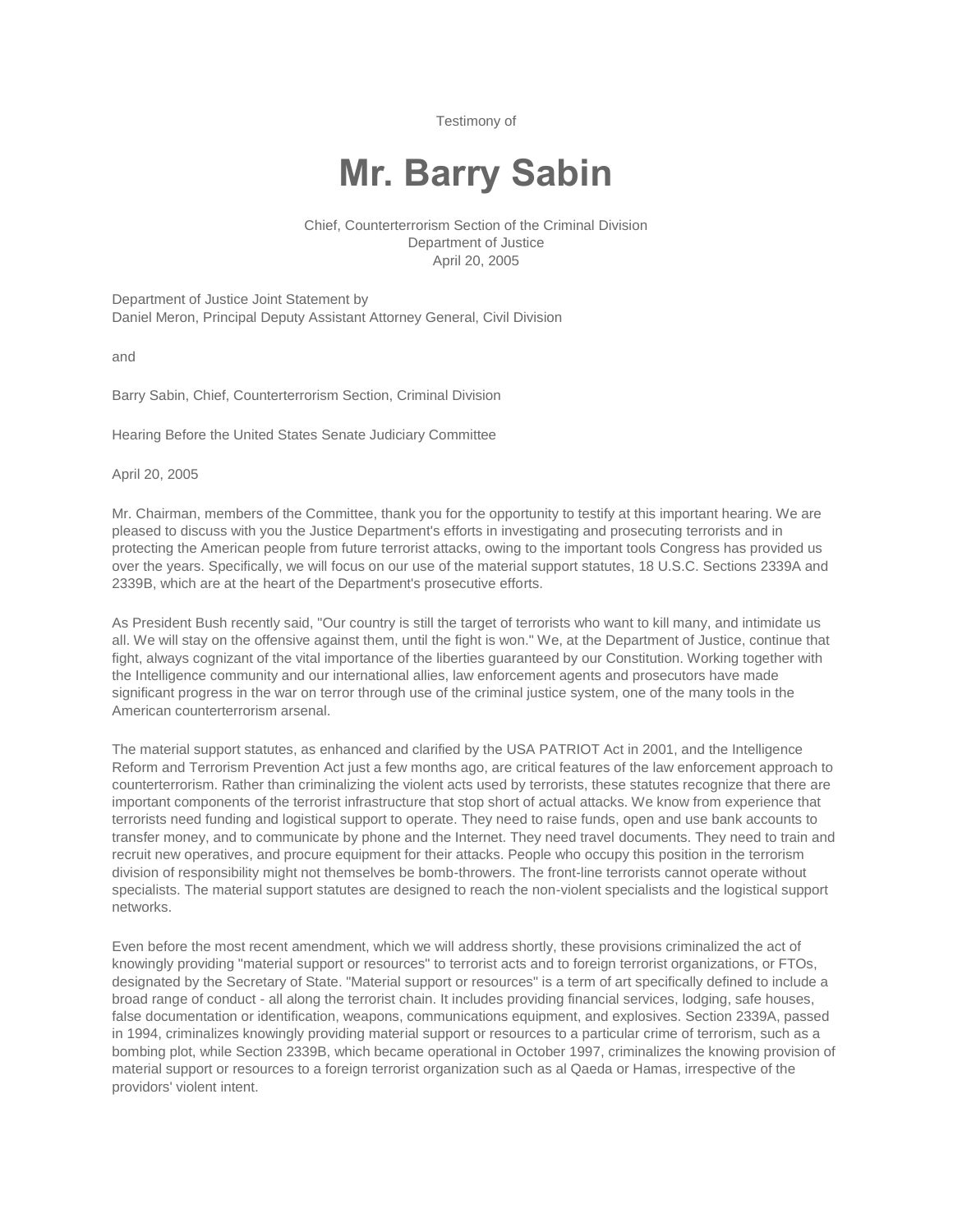Section 2339B provides a criminal sanction for anyone who supports a foreign terrorist organization designated by the Secretary of State, in consultation with the Attorney General and the Secretary of the Treasury. One of the consequences of such a designation is that providing support to such an organization is illegal. There are presently 40 designated FTOs ranging from Al Qaeda to Abu Musab al-Zarqawi's Jama'at al-Tawhid wa'al-Jihad to the Palestinian rejectionist groups, such as the Palestinian Islamic Jihad, to narco-terrorist groups, such as the Revolutionary Armed Forces of Columbia (FARC).

Thanks to Congress, the material support laws contain the inchoate offenses of attempt and conspiracy, which allow law enforcement the legal basis to intervene at the very early stages of terrorist planning, several steps removed from the execution of particular attacks. This capability is crucial to the prosecution of terrorist supporters who may not themselves be prone to violence. By allowing for the prosecution of someone who intends to provide support to terrorists and takes an affirmative step in that direction, we can successfully interdict the support before it reaches the terrorist, let alone waiting until it culminates in a terrorist attack.

Over the past several years, our concerted efforts have led to the identification, disruption or demise of terrorist support conspiracies throughout the country. Some of these cases have involved individuals who are operational. Many have not. The terrorists and their supporters in these cases were brought down by the material support statutes you have provided us criminalizing such conduct.

## Convictions

A number of victories in recent months illustrate these powerful law enforcement tools and how they operate in practice.

On March 10, 2005, after a five-week trial, a jury in Brooklyn, New York, convicted two Yemeni citizens, Mohammed Ali Hasan Al-Moayad and Mohsen Yahya Zayed, of conspiring to provide material support to al Qaeda and Hamas, pursuant to 18 U.S.C. 2339B. They were both found guilty of attempting to provide material support to Hamas. Al-Moayad was also convicted of providing material support to Hamas and attempting to provide material support to al Qaeda. Al-Moayad, the imam of a large Yemeni mosque and an influential political leader, was caught on undercover tape recordings discussing the collection of monies from the al Farook mosque in Brooklyn and his desire to distribute the monies to al Qaeda and Hamas to finance violent jihad. Additional proof collected by the German authorities against Zayed - who accompanied Al Moayad to Franfurt, Germany in 2003, where they thought they would receive a large donation - allowed us to charge both of them.

This case also clearly demonstrates two important principles:

First, that United States prosecutors and investigators, like our colleagues in the intelligence community and the military, must rely upon our international partners to be successful. Al Moayad and Ziyad could not have been brought to justice without the assistance of our German colleagues, who worked alongside the FBI in the sting operation, and made the arrests that ultimately culminated in the extradition of the defendants to the United States from Germany. German officials testified about their actions in federal court in Brooklyn.

Second, that successful indictments and prosecutions often lead to further successes in combating terror. We are able to leverage the intelligence collected from cooperators in our criminal cases to discover and track down new leads and evidence. This investigation uncovered Al-Moayad's contacts in Brooklyn, including a Brooklyn associate who had transferred over \$20 million overseas through the bank account of his tiny ice cream store. Those Brooklyn associates have been charged with various federal crimes ranging from unlicensed money remitting to making false statements as part of the Department's disruption approach. In the Al-Moayad trial, prosecutors presented the testimony of Yaya Goba, one of the convicted defendants in the Lackawanna case. Successful prosecutions beget more prosecutions.

On February 10, 2005, a Manhattan jury in United States v. Sattar found all defendants guilty on all counts, which also involved material support charges. This case sent a clear message that the Department will prosecute professionals who cross the line to assist terrorists with their murderous goals. Ahmed Abdel Sattar, an Islamic Group (AGAI) leader and associate of Sheik Omar Abdel Rahman, was convicted of plotting to kill and kidnap persons in a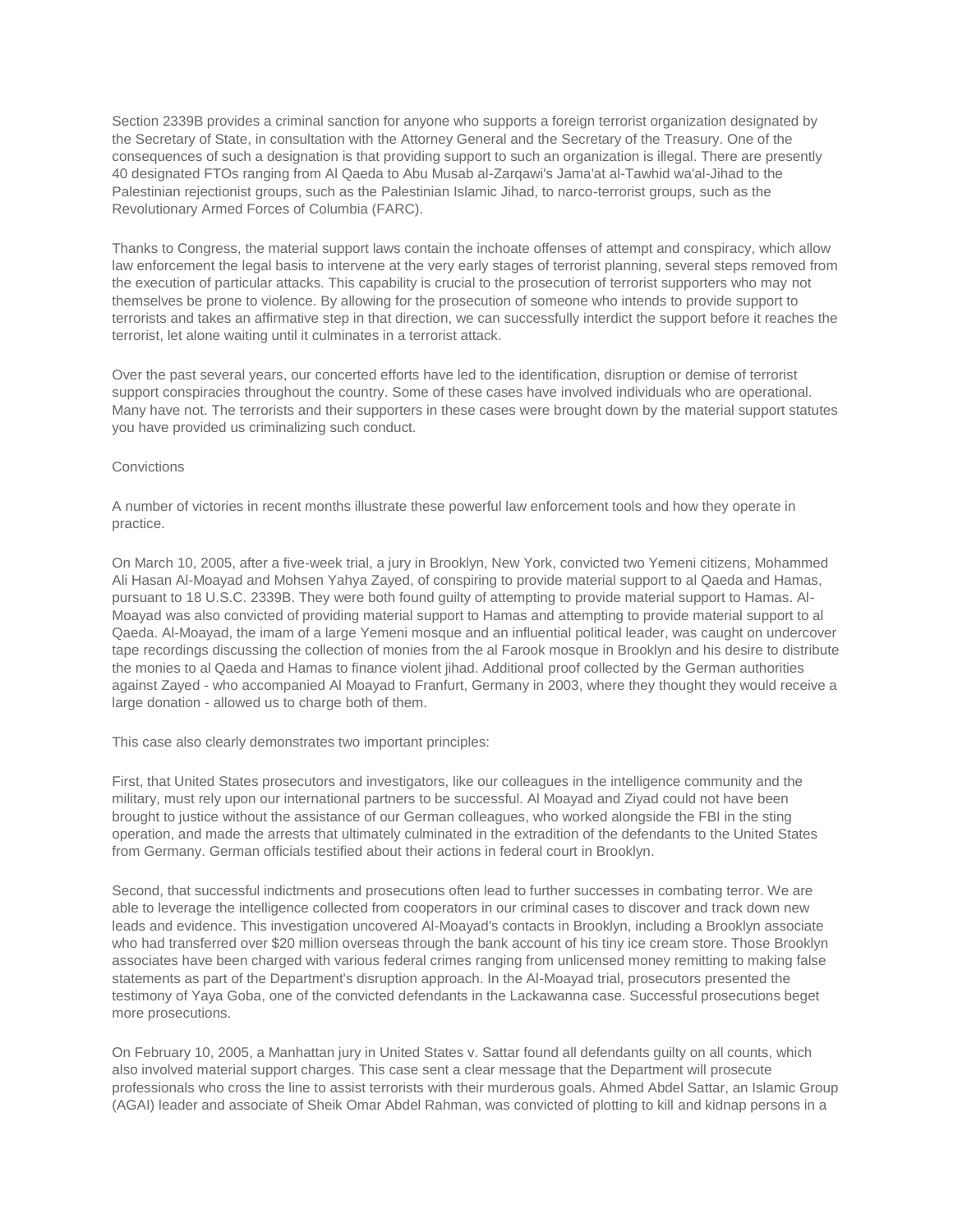foreign country which included evidence highlighting his crucial participation in drafting and disseminating a legal fatwah in Abdel Rahman's name urging the murder of Jews wherever found. Lynne Stewart, a criminal defense attorney who has represented the Sheik, and Mohammed Yousry, an Arabic interpreter for the Sheik, were convicted on both substantive and conspiracy counts of providing, and concealing the provision of, material support or resources, knowing that such support was to be used in carrying out a conspiracy to kill persons in a foreign country, in violation of 18 U.S.C. 2339A.

Stewart and Yousry smuggled messages concerning Islamic Group activities between Sheik Abdel Rahman and his co-conspirators, including Sattar, and actively concealed the fact that they had done so in violation of the administrative prison rules to which Stewart agreed to be bound. Sheik Abdel Rahman is serving a life sentence for participating in a failed plot to bomb a series of New York City landmarks and soliciting the murder of Egyptian President Hosni Mubarak.

In February of this year, prosecutors in Detroit obtained a guilty plea from a Hizballah financier. The defendant, whose brother is the organization's Chief of Military Security in Southern Lebanon, admitted that he helped others raise money for Hizballah. Last year, we obtained a guilty plea to violations of both Sections 2339A and 2339B, among other charges, from a Pakistani-American involved in al Qaeda procurement, training and recruitment, who had appeared on British television stating "I do not feel any remorse for the Americans [who died] . . . I am willing to kill Americans. I will kill every American that I see in Afghanistan. And every American soldier that I see in Pakistan." The defendant, Mohammed Junaid Babar, arranged for a month-long jihadi training camp, at which attendees received training in basic military skills, explosives and weapons. Among the attendees were individuals who were plotting to bomb targets abroad.

#### Indictments

The operation of the material support statutes is also illustrated by a number of pending prosecutions. Last week, the Department announced the unsealing of an indictment that made important use of Section 2339A to charge three individuals for their alleged participation in terrorist plots to attack the financial sectors in New York, New Jersey and the District of Columbia. Dhiren Barot, Nadeem Tarmohamed and Qaisar Shaffi, all British nationals, are charged with assisting in a plot to attack the New York Stock Exchange and the Citigroup building in New York, the Prudential Building in New Jersey, and the International Monetary Fund and World Bank buildings in Washington, D.C.

Meanwhile, prosecutors in Miami superseded another indictment charging a Section 2339A violation, adding Kihah Jayyoussi as a defendant. A U.S. citizen, Jayyoussi was arrested on March 27, 2005 at the airport in Detroit upon his return from a trip to Qatar. According to the superseding indictment, Jayyousi, Adham Hassoun and Mohammed Youssef conspired to fund and support violent jihad in Bosnia, Chechnya, Kosovo, and Somalia. Jayyousi and his coconspirators allegedly raised money and recruited fighters for jihadi groups. Hassoun, Youssef, Jayyousi and several other unindicted co-conspirators allegedly conducted dozens of semi-coded conversations between 1994 and 2000 about acts of violent jihad. Jayyousi and Hassoun are in federal custody in Miami and Youssef is in custody in Egypt. These two cases demonstrate how § 2339A can be used in the absence of evidence that the particular support was provided to a group that had been designated.

Another § 2339A case involves Babar Ahmad and Azzam Publications, charged in Connecticut in October of 2004. Ahmad, a resident of the United Kingdom, allegedly operated and directed Azzam Publications and its family of Internet websites to recruit and assist the Chechen mujahideen and the Taliban and to raise funds for violent jihad in Afghanistan, Chechnya and other locations. These websites existed and operated throughout the world, including in the United States. Along with other Internet media allegedly created and operated by Ahmad, these sites gave instructions for travel to Pakistan and Afghanistan to fight with these groups and for surreptitious transfer of funds to the Taliban; they also solicited military items for these groups, including gas masks and night vision goggles. The websites also advertised videotapes - allegedly produced by Ahmad and others - depicting violent jihad in Chechnya, Bosnia, and Afghanistan, and the torture and killing of captured Russian troops.

Ahmad has been charged with crimes that include providing material support to terrorists under 18 U.S.C. 2339A. We describe this indictment to you -- in part -- to highlight the use of the Internet by those who support their violent goals through communications, recruiting and propaganda. This is criminal conduct, not rights protected by the First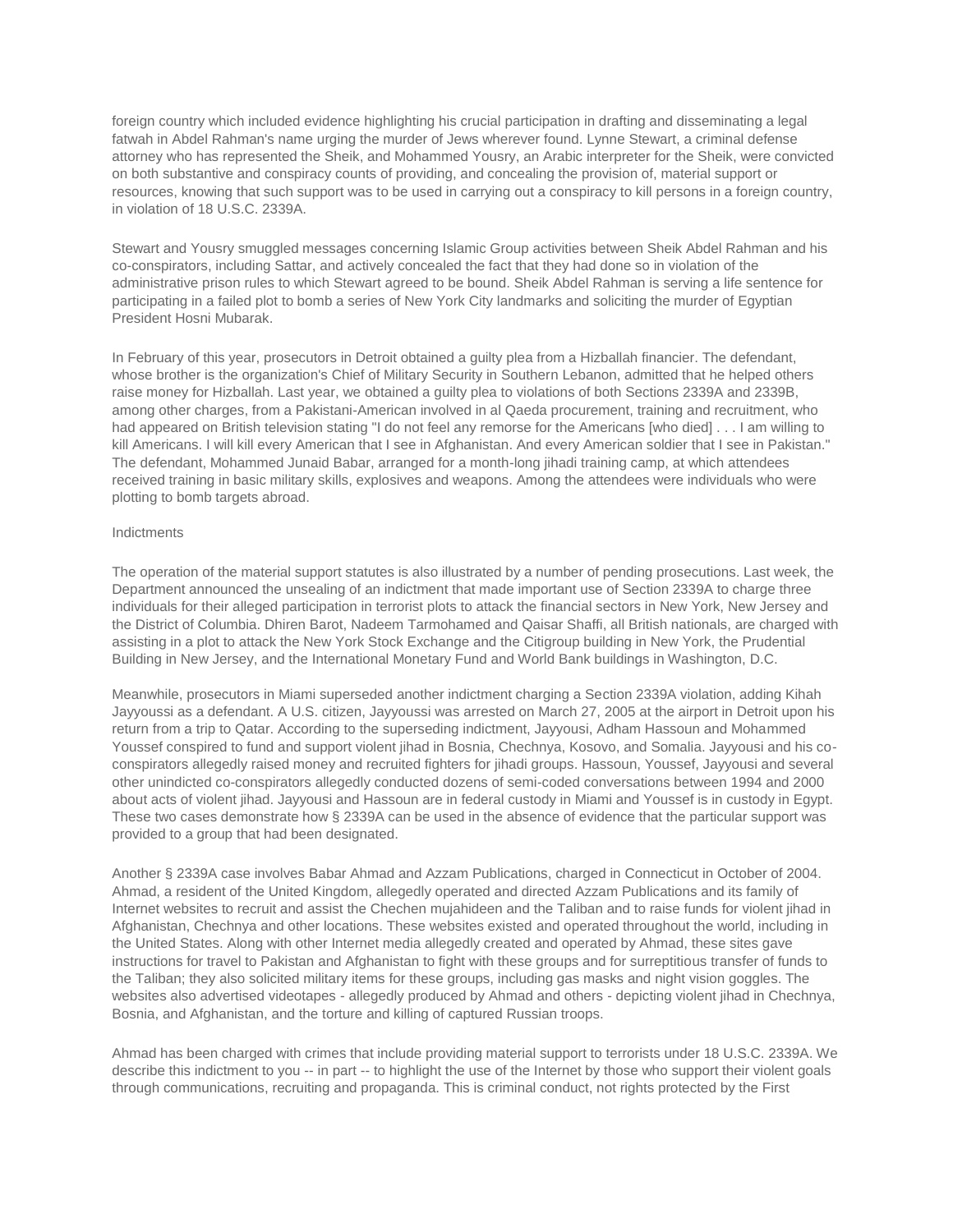Amendment. The government must meet the challenges posed by the technology of the twenty-first century through the use of all our tools, including criminal investigation and prosecution.

Meanwhile, we have a couple of important pending § 2339B cases. In Florida, the trial of four of the defendants in the Sami al Arian case is scheduled to begin on May 16, 2005. In a 53-count indictment, Sami Al-Arian and eight other defendants, including Ramadan Shallah, the acknowledged worldwide leader of the Palestinian Islamic Jihad (PIJ), have been charged with using facilities in the United States, including the University of South Florida, as the North American base for PIJ, providing material support to PIJ, and conspiring to murder individuals abroad, among other offenses. PIJ was designated as a foreign terrorist organization in 1997, and has claimed responsibility for suicide bombings in the Middle East that have killed U.S. citizens.

In August 2004, a Chicago grand jury indicted Mousa Marzook, Abdelhaleem Ashqar, and Mohammad Salah for participating in a 15-year racketeering conspiracy in the United States and abroad to illegally finance Hamas's terrorist activities in Israel, the West Bank, and Gaza Strip, including providing money for the purchase of weapons. The indictment, which for the first time identifies Hamas as a criminal enterprise, also charges Salah under 18 U.S.C. § 2339B for providing material support to Hamas. All three defendants allegedly used bank accounts in the United States to launder millions of dollars for Hamas, which has publicly claimed credit for engaging in suicide bombings that resulted in the deaths of Americans and other foreign nationals in Israel and the West Bank, as well as Israeli military personnel and civilians.

These cases, plus the other matters that have already resulted in convictions, demonstrate the manner in which we have come to rely upon the material support statutes.

#### Legal Victories

We have also obtained important, favorable appellate court rulings in recent months that are vital to the enforcement of Section 2339B. In United States v. Afshari and United States v. Hammoud, a panel of the Ninth Circuit and the en banc Fourth Circuit, respectively, held that a criminal defendant charged with providing material support to a designated FTO under Section 2339B may not challenge the validity of the underlying FTO designation in the course of the criminal prosecution. The Afshari district court opinion, which was overturned by the appellate court, had raised the untenable specter of multi-district challenges to an FTO designation and the resulting criminalization of terrorist conduct in one district but not another. The appellate courts agreed with the government in both cases that the validity of an FTO designation is not an element of the offense under 18 U.S.C. 2339B, consistent with language explicit in the FTO statute to that effect.

Furthermore, in Humanitarian Law Project v. Ashcroft, the Ninth Circuit held en banc that there is no First Amendment right to provide material support to the ostensibly humanitarian or political activities of a designated FTO. Similarly, in United States v. Hammoud, the Fourth Circuit en banc rejected claims that the material support prohibition contained in Section 2339B impermissibly encroached on First Amendment rights of free association and expression. In the words of the Ninth Circuit, "giving support intended to aid an organization's peaceful activities frees up resources that can be used for terrorist acts."

#### The Future and the Intelligence Reform Act

Looking to the future, we are confident that the amendments to the material support statutes and foreign terrorist organization provisions of the Immigration and Nationality Act, passed by Congress and signed by the President in December, will significantly enhance the capabilities of prosecutors to eradicate terrorist activity at every stage. These amendments--contained in the Intelligence Reform and Terrorism Prevention Act--give prosecutors important new and enhanced tools in the fight against terrorism here and abroad.

Significantly, the definition of "material support or resources" was expanded to encompass all property--whether tangible or intangible--and all services, except for medicine and religious materials. The definition formerly was limited to specified types of material support and "other physical assets." Congress's action to clarify this definition assures that no form of terrorist assistance or activity will escape the reach of the statute.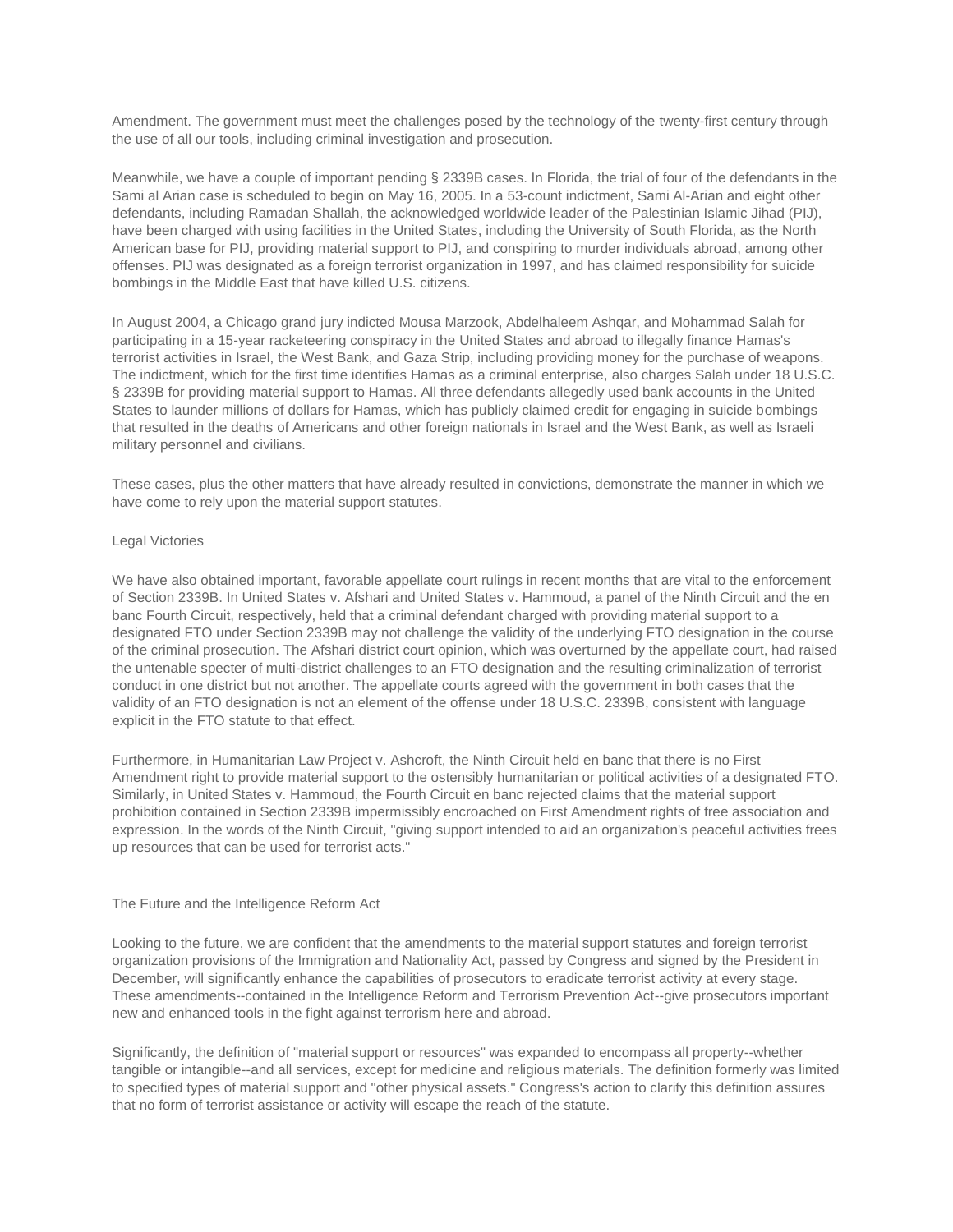The amendments also clarify the meaning of the terms "personnel," "training," and "expert advice or assistance," as used in the definition of "material support or resources." These changes should eliminate some of the uncertainty generated by a few adverse court decisions rejecting the government's interpretation of those terms. For example, it is now clear that the provision of "personnel" to a terrorist act or organization includes providing oneself. Congress also clarified that no one could be prosecuted for providing "personnel" under section 2339B unless the individual(s) were provided to manage, supervise or otherwise direct the terrorist organization or, conversely, to work under its direction or control. These changes respond to a few court decisions which opined that the term "personnel" could be vague. The amendments also defined the terms "training," and "expert advice or assistance," in response to perceived constitutional problems identified by the Ninth Circuit or the district court in Humanitarian Law Project. We are hopeful that these amendments will achieve their desired effect, especially in light of the Ninth Circuit's recent orders in HLP vacating the district courts' injunctions against enforcement of the terms "training," "personnel,"and "expert advice or assistance" and remanding to the district court in light of changes made by the IRTPA.

Two other changes to the material support statutes are also significant. First, the recent amendments expand the jurisdictional basis for material support charges. Under the old jurisdictional provisions, Section 2339B was limited to activity occurring within the United States, and to overseas activity committed by persons "subject to the jurisdiction of the United States." Now, among other things, Section 2339B also reaches conduct by any lawful permanent resident alien anywhere in the world, as well as stateless persons who habitually reside in the United States. Jurisdiction also extends to conduct by an alien offender outside the United States who is later brought to the country or found here, regardless of whether the alien is a permanent resident alien. The rationale for the latter expansion is that those aliens outside the United States who furnish material support or resources to an FTO endanger the national security of the United Sates and should be subject to prosecution if they are present here.

The amendments also clarify the knowledge requirement of Section 2339B. That section now expressly says that the defendant must either know that the organization is a designated FTO or that it engages in certain terrorist conduct. The government is not required to show that the material support was provided for the express purpose of furthering the FTO's terrorist activities, a standard at odds with the purposes of Section 2339B.

The Intelligence Reform Act also created a new "material support" offense, 18 U.S.C. 2339D, that explicitly criminalizes the receipt of military-type training from a foreign terrorist organization. Under the statute, "military-type training" includes "training in means or methods that can cause death or serious bodily injury, destroy or damage property, or disrupt services to critical infrastructure, or training on [sic] the use, storage, production, or assembly of any explosive, firearm or other weapon, including any weapon of mass destruction[.]" 18 U.S.C. § 2339D(c)(1).

Section 2339D fills an arguable gap in 18 U.S.C. § 2339B, which criminalizes providing material support, including training, to a foreign terrorist organization, but does not explicitly prohibit receiving training from a foreign terrorist organization, as Section 2339D now does. Thus, for post-enactment conduct, the prosecutor has a charging option that is a narrowly tailored fit and improves our ability to apprehend those who threaten our homeland.

Section 2339D is also a potent remedy for the serious problems created by the steady flow of recruits to terrorist training camps. Various investigations have uncovered individuals who have traveled overseas to training camps to receive military-style training. These individuals, who in many cases have received firearms and explosives training, appear to be preparing to conduct terrorist activity or violence and pose a clear threat here and abroad. Investigations have also disclosed that attendees sometimes maintain longstanding relationships with other training camp "alumni," who may later seek to recruit and utilize them in their plots.

In an even more basic way, a trainee's participation in a terrorist organization's training camp, without more, benefits the organization as a whole. By attending a camp, an individual lends critical moral support to other trainees and the entire organization, a support that is essential to the health and vitality of the organization. Consequently, an attendee at a military-style training camp provides value to the organization, and his activities are appropriately within the reach of United States law.

Material Support to Terrorism Prohibition Improvements Act

The amendments to the material support statutes contained in Intelligence Reform and Prevention Act of 2004 are currently scheduled to sunset at the end of 2006. As described above, these amendments are critical to maintaining the efficacy of the material support statutes as a potent prosecutorial tool in combating terrorism. The Department